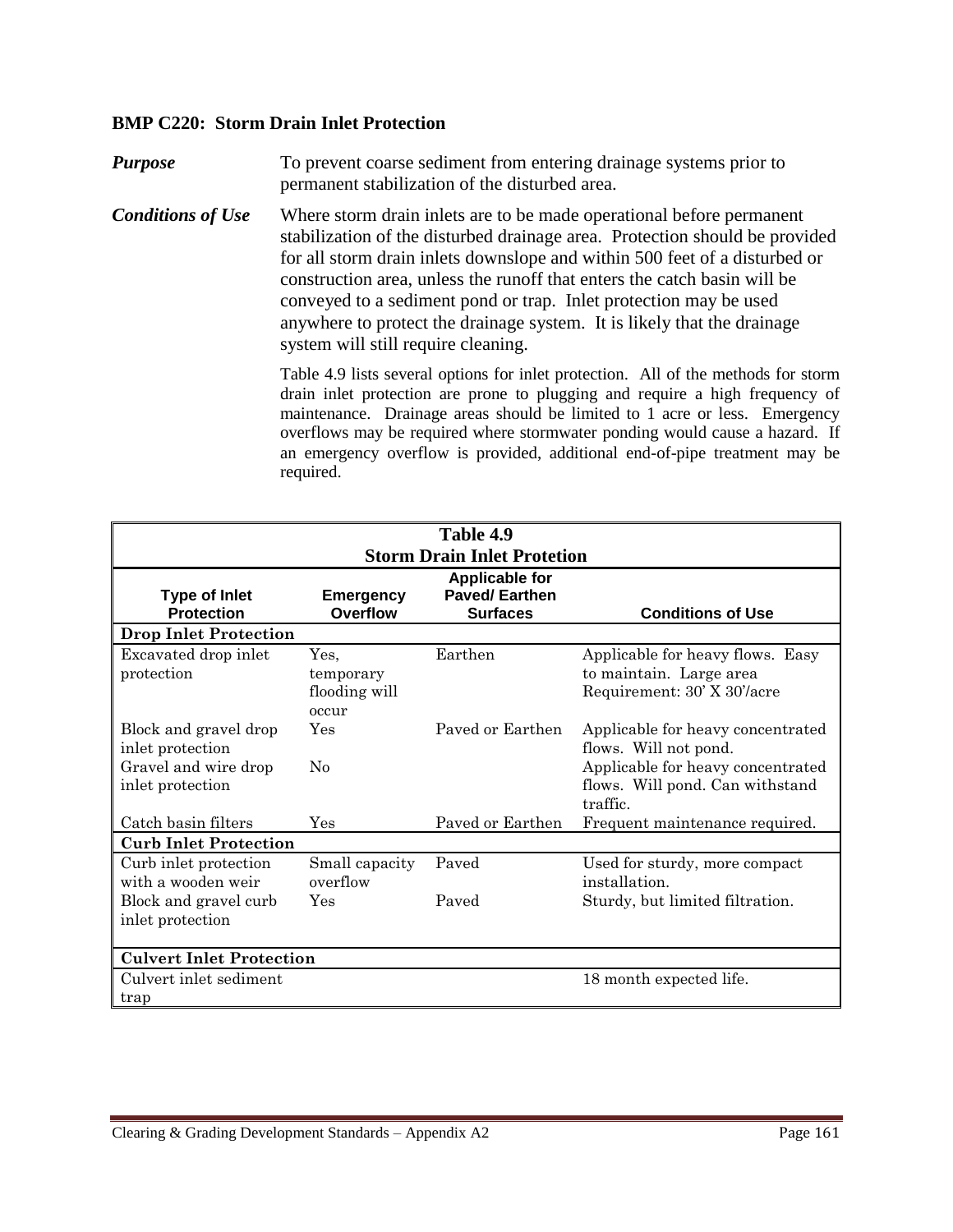| Design and            | <i>Excavated Drop Inlet Protection - An excavated impoundment around the</i> |
|-----------------------|------------------------------------------------------------------------------|
| Installation          | storm drain. Sediment settles out of the stormwater prior to entering the    |
| <b>Specifications</b> | storm drain.                                                                 |

- Depth 1-2 ft as measured from the crest of the inlet structure.
- Side Slopes of excavation no steeper than 2:1.  $\bullet$
- Minimum volume of excavation 35 cubic yards.
- Shape basin to fit site with longest dimension oriented toward the  $\bullet$ longest inflow area.
- Install provisions for draining to prevent standing water problems.
- Clear the area of all debris.
- Grade the approach to the inlet uniformly.
- Drill weep holes into the side of the inlet.
- Protect weep holes with screen wire and washed aggregate.
- Seal weep holes when removing structure and stabilizing area.
- It may be necessary to build a temporary dike to the down slope side of the structure to prevent bypass flow.

*Block and Gravel Filter* - A barrier formed around the storm drain inlet with standard concrete blocks and gravel. See Figure 4.14.

- Height 1 to 2 feet above inlet.
- Recess the first row 2 inches into the ground for stability.
- Support subsequent courses by placing a 2x4 through the block opening.
- $\bullet$ Do not use mortar.
- Lay some blocks in the bottom row on their side for dewatering the pool.
- Place hardware cloth or comparable wire mesh with  $\frac{1}{2}$ -inch openings over all block openings.
- Place gravel just below the top of blocks on slopes of 2:1 or flatter.
- An alternative design is a gravel donut.
- $\bullet$  Inlet slope of 3:1.
- $\bullet$  Outlet slope of 2:1.
- 1-foot wide level stone area between the structure and the inlet.
- Inlet slope stones 3 inches in diameter or larger.
- Outlet slope use gravel  $\frac{1}{2}$  to  $\frac{3}{4}$ -inch at a minimum thickness of 1-foot.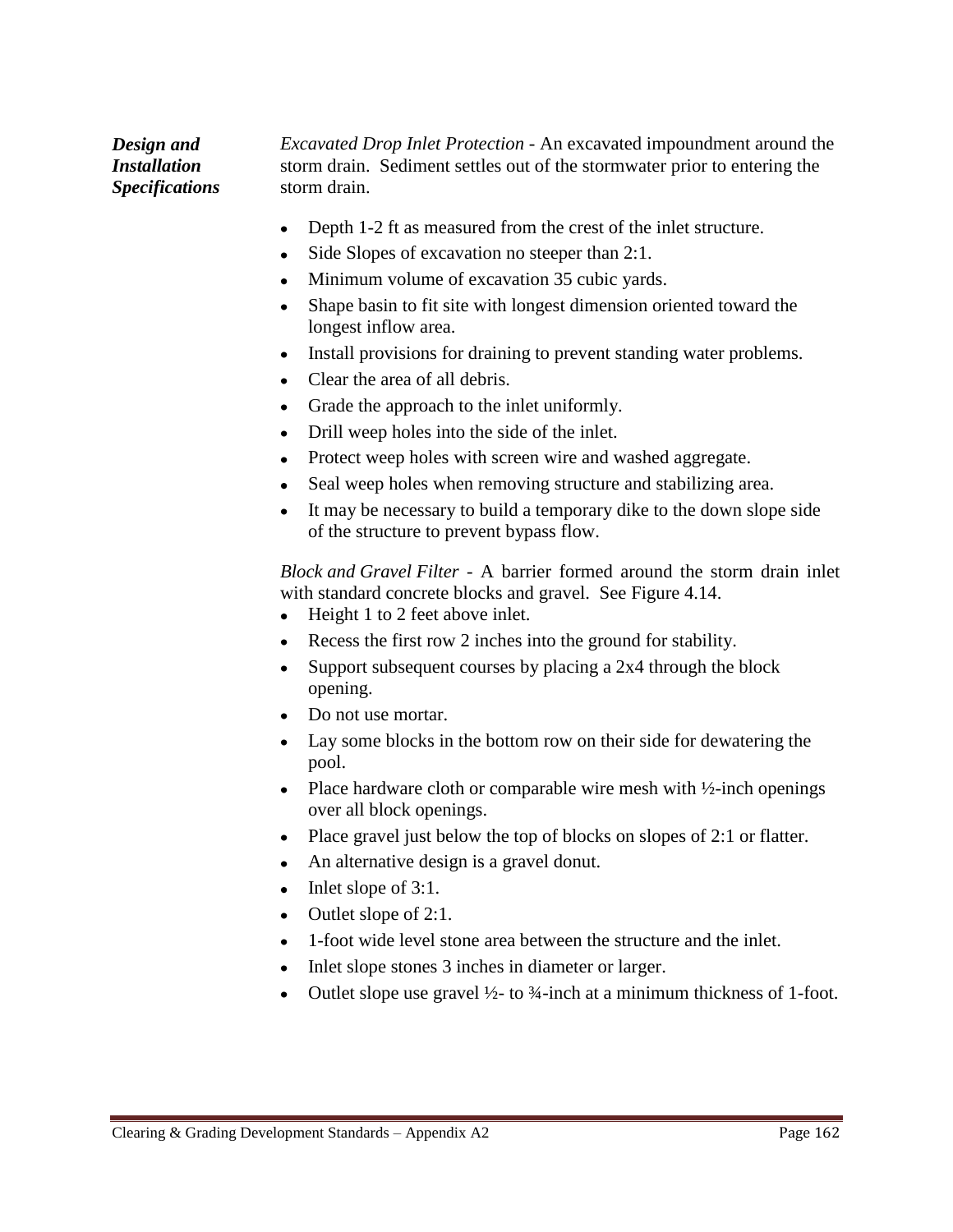

*Gravel and Wire Mesh Filter* - A gravel barrier placed over the top of the inlet. This structure does not provide an overflow.

- Hardware cloth or comparable wire mesh with  $\frac{1}{2}$ -inch openings.
- Coarse aggregate.
- Height 1-foot or more, 18 inches wider than inlet on all sides.
- Place wire mesh over the drop inlet so that the wire extends a minimum of 1-foot beyond each side of the inlet structure.
- If more than one strip of mesh is necessary, overlap the strips.
- Place coarse aggregate over the wire mesh.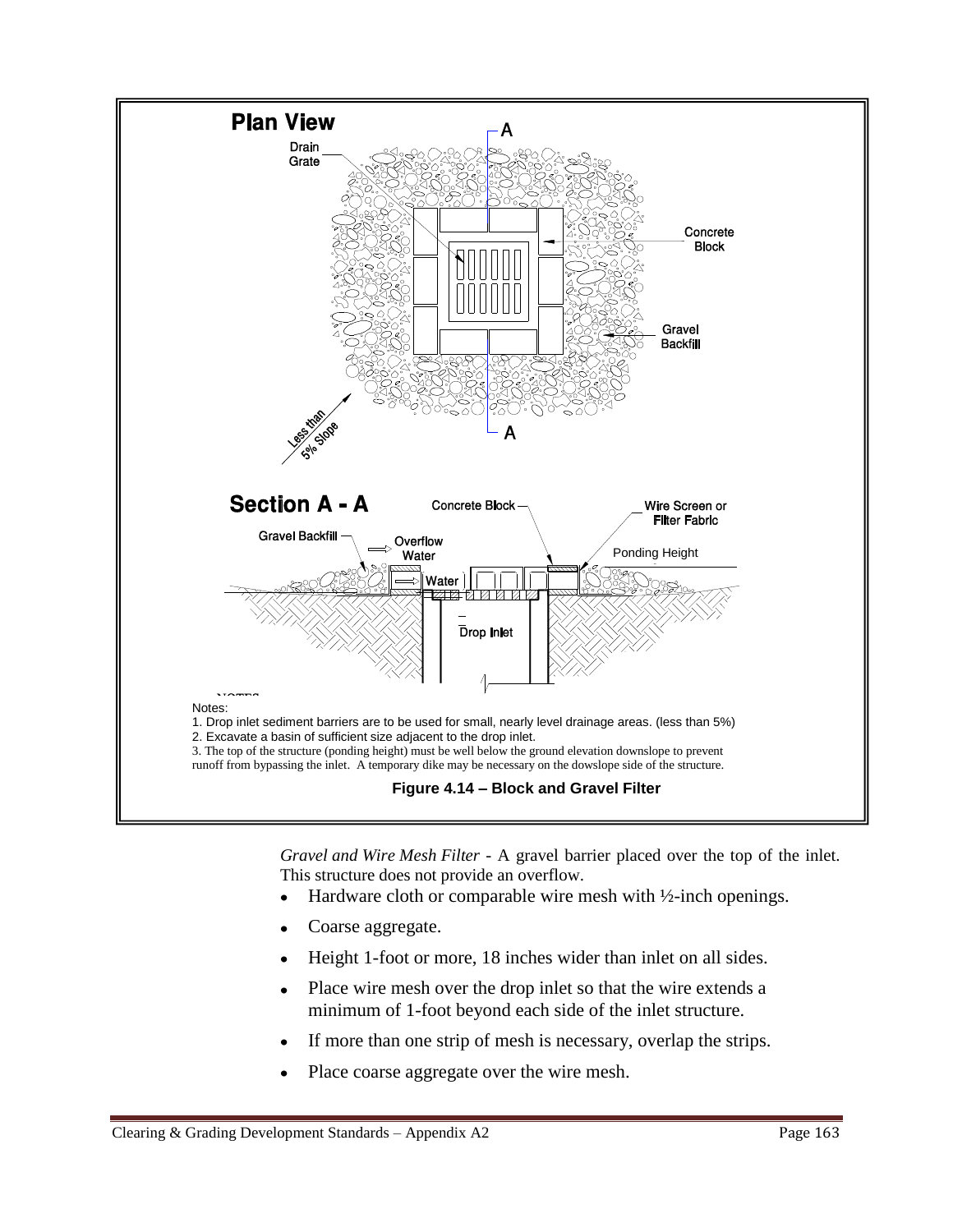• The depth of the gravel should be at least 12 inches over the entire inlet opening and extend at least 18 inches on all sides.

*Catchbasin Filters* - Inserts should be designed by the manufacturer for use at construction sites. The limited sediment storage capacity increases the amount of inspection and maintenance required, which may be daily for heavy sediment loads. The maintenance requirements can be reduced by combining a catchbasin filter with another type of inlet protection. This type of inlet protection provides flow bypass without overflow and therefore may be a better method for inlets located along active rights-ofway.

- 5 cubic feet of storage.
- Dewatering provisions.
- High-flow bypass that will not clog under normal use at a construction site.
- The catchbasin filter is inserted in the catchbasin just below the grating.

*Curb Inlet Protection with Wooden Weir* – Barrier formed around a curb inlet with a wooden frame and gravel.

- Wire mesh with  $\frac{1}{2}$ -inch openings.
- Extra strength filter cloth.
- Construct a frame.
- Attach the wire and filter fabric to the frame.
- Pile coarse washed aggregate against wire/fabric.
- Place weight on frame anchors.

*Block and Gravel Curb Inlet Protection* – Barrier formed around an inlet with concrete blocks and gravel. See Figure 4.14.

- Wire mesh with  $\frac{1}{2}$ -inch openings.
- Place two concrete blocks on their sides abutting the curb at either side of the inlet opening. These are spacer blocks.
- Place a 2x4 stud through the outer holes of each spacer block to align the front blocks.
- Place blocks on their sides across the front of the inlet and abutting the spacer blocks.
- Place wire mesh over the outside vertical face.
- Pile coarse aggregate against the wire to the top of the barrier.

*Curb and Gutter Sediment Barrier* – Sandbag or rock berm (riprap and aggregate) 3 feet high and 3 feet wide in a horseshoe shape. See Figure 4.16.

• Construct a horseshoe shaped berm, faced with coarse aggregate if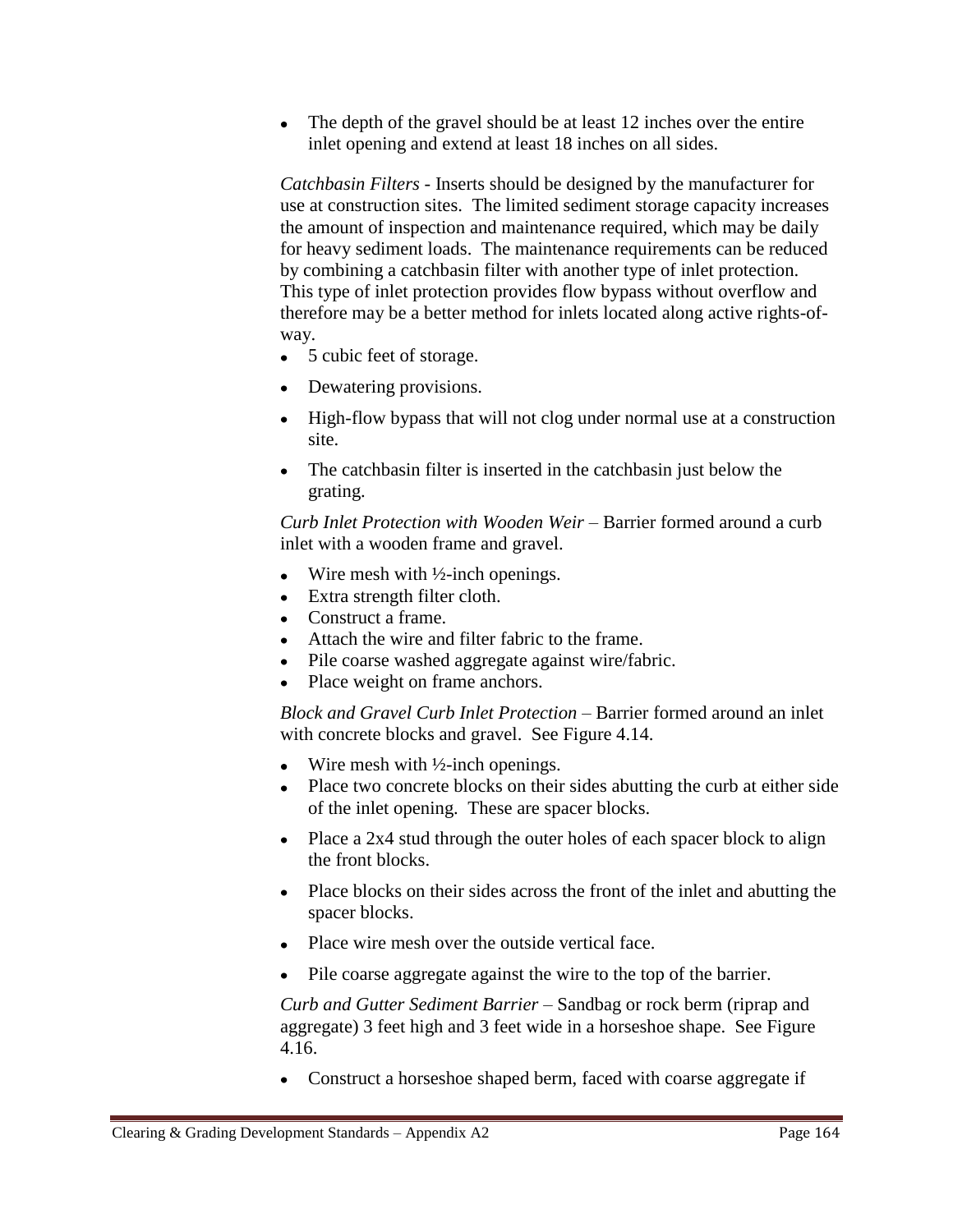using riprap, 3 feet high and 3 feet wide, at least 2 feet from the inlet.

- Construct a horseshoe shaped sedimentation trap on the outside of the berm sized to sediment trap standards for protecting a culvert inlet.
- *Maintenance Standards*
- Catch basin filters should be inspected frequently, especially after storm events. If the insert becomes clogged, it should be cleaned or replaced.
- For systems using stone filters: If the stone filter becomes clogged  $\bullet$ with sediment, the stones must be pulled away from the inlet and cleaned or replaced. Since cleaning of gravel at a construction site may be difficult, an alternative approach would be to use the clogged stone as fill and put fresh stone around the inlet.
- Do not wash sediment into storm drains while cleaning. Spread all excavated material evenly over the surrounding land area or stockpile and stabilize as appropriate.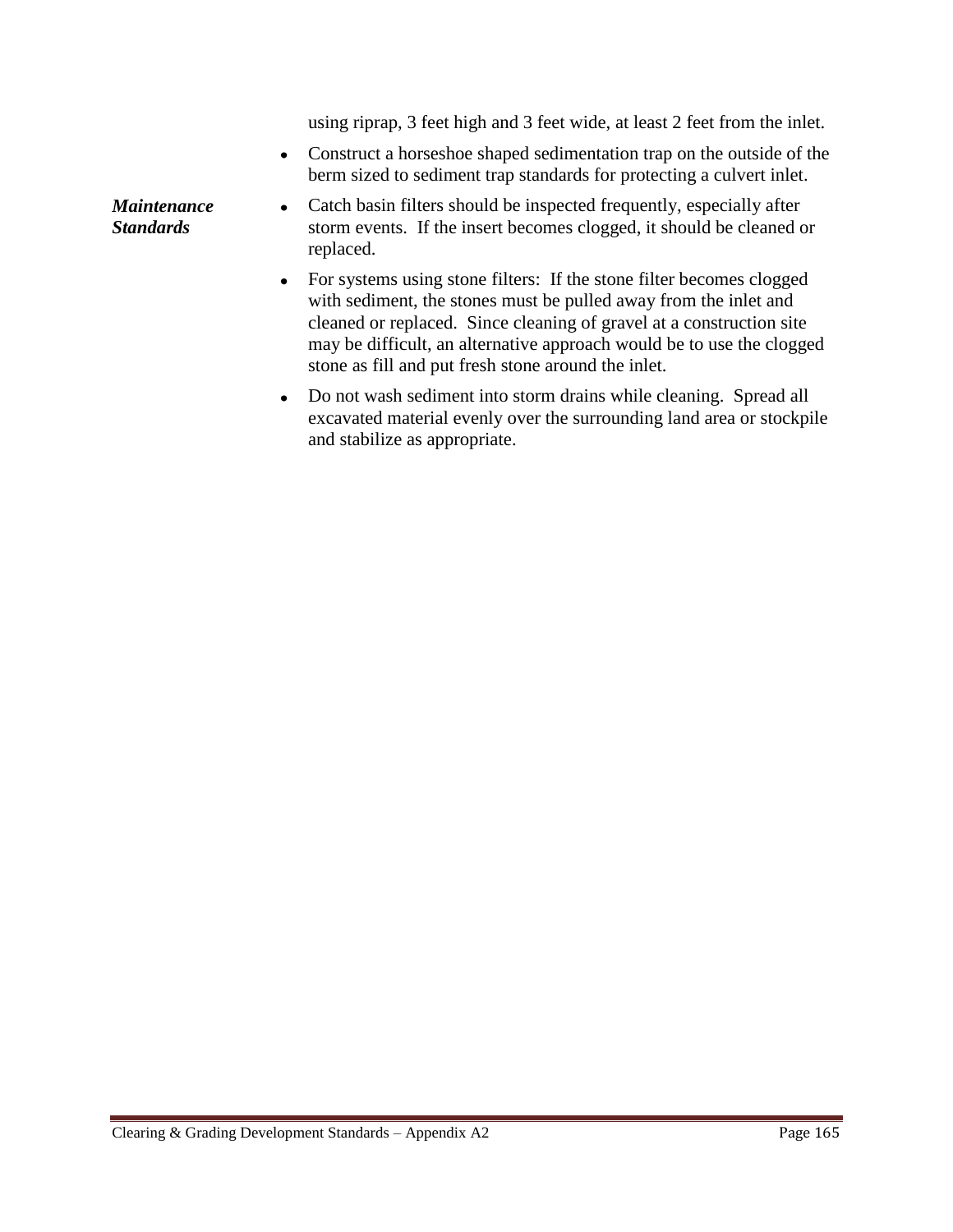